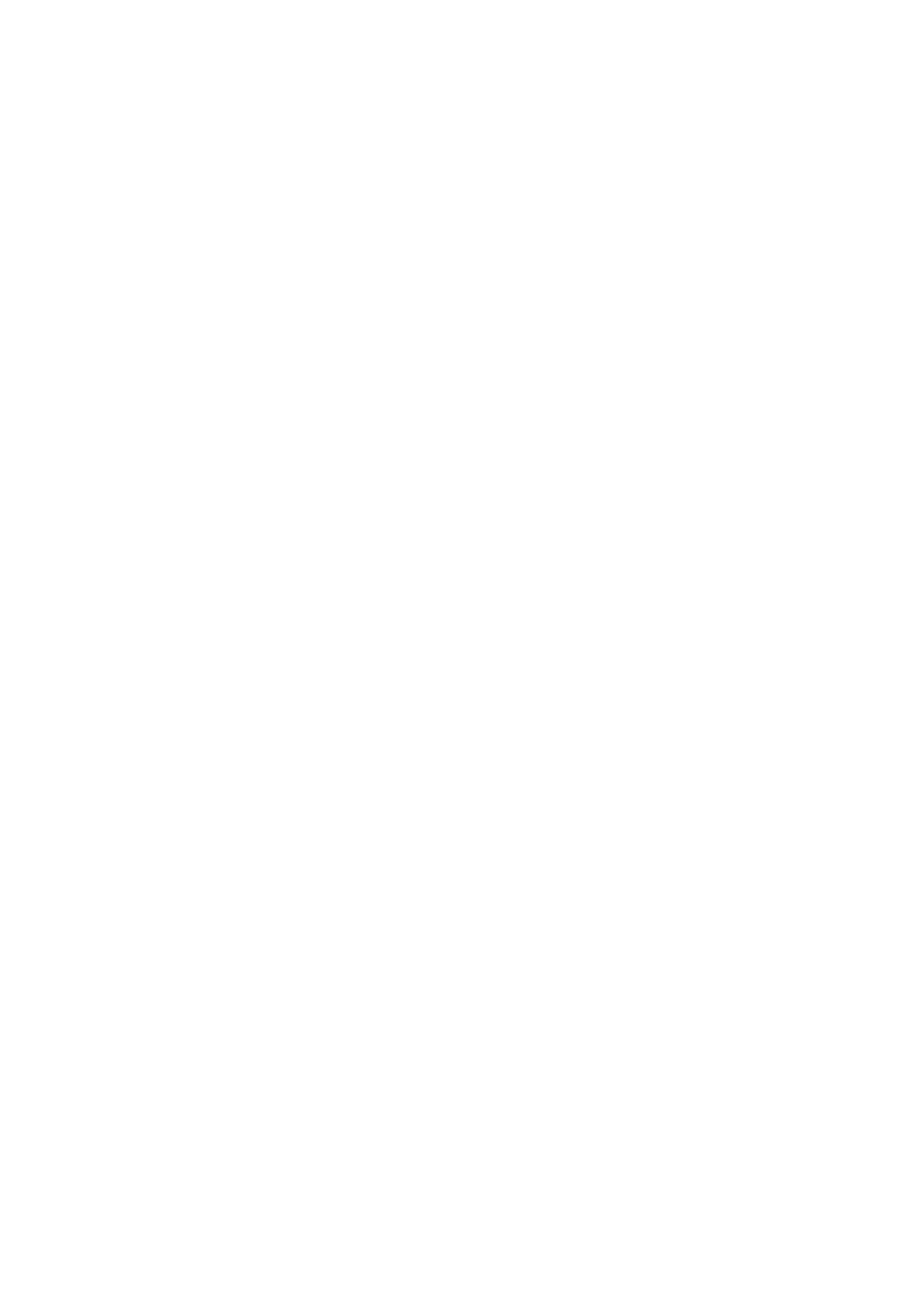# **ACT NO. 3 OF 2016**



I assent.

J. K. KONROTE President

[15 February 2016]

# **AN ACT**

## TO AMEND THE COMPANIES ACT 2015

ENACTED by the Parliament of the Republic of Fiji—

*Short title and commencement*

- **1.**—(1) This Act may be cited as the Companies (Amendment) Act 2016.
- (2) This Act is deemed to have come into force on 1 January 2016.
- (3) In this Act, the Companies Act 2015 is referred to as the "Principal Act".

## *Section 3 amended*

- **2.** Section 3 of the Principal Act is amended by inserting the following new definitions—
	- ""contributory" means every person liable to contribute to the assets of a company in the event of the company being wound up and, for the purposes of all proceedings for determining, and all proceedings prior to the final determination of, the persons who are to be deemed contributories, includes any person alleged to be a contributory;
	- "Dealer" means a person who carries on the business of buying, selling, dealing, trading, underwriting or retailing of Securities whether or not the person carries on any other business;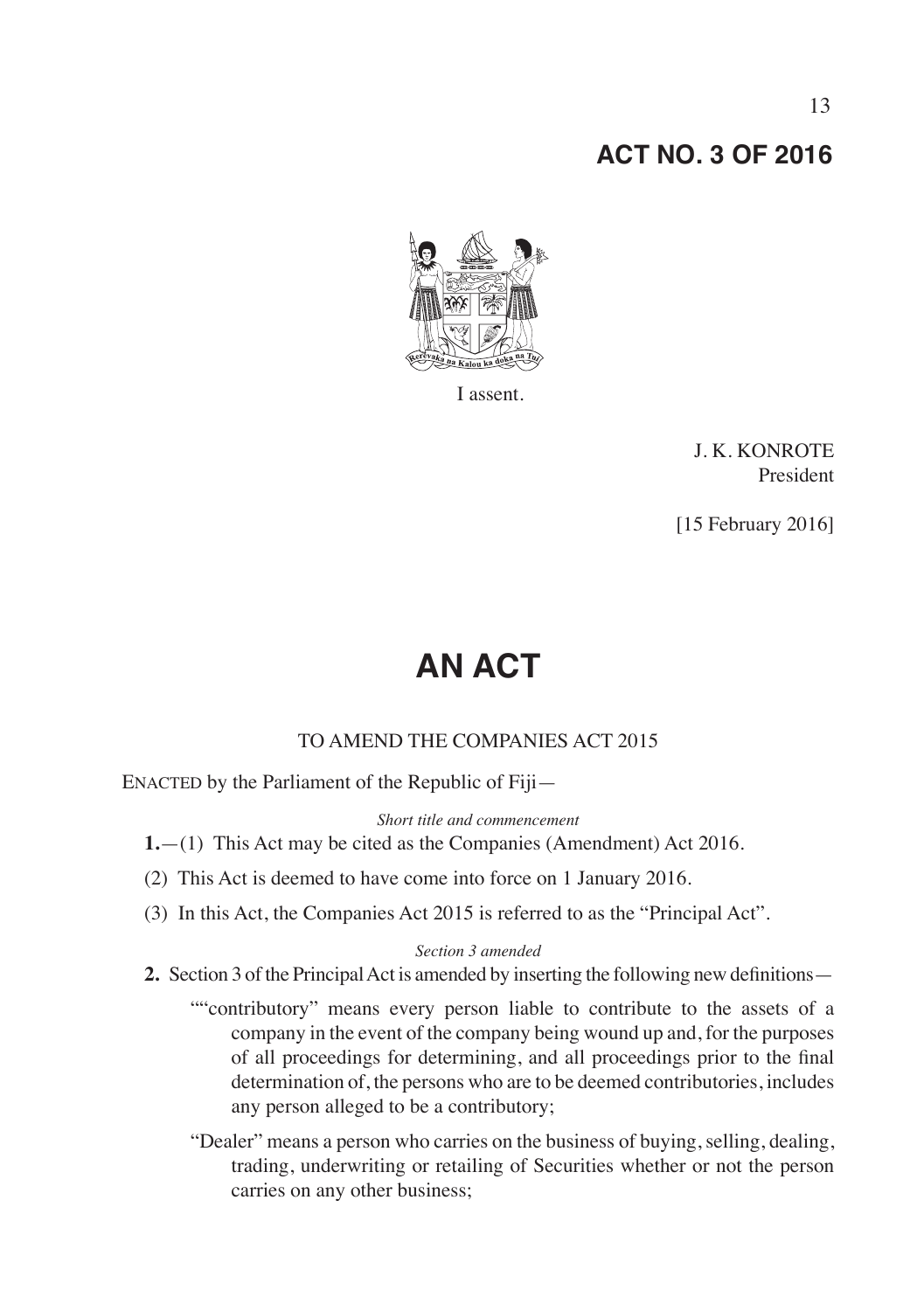"Investor Compensation Fund" means the fund established under the Capital Markets Decree 2009 for the purposes of granting compensation to investors who suffer pecuniary loss as referred to in Part 25A;

"Relation-Back Day" means—

- *(a)* in respect of a winding up made by an order of the Court, the date that the application for winding up was filed; and
- *(b)* in any other case, the date that the resolution for winding up was passed;"

## *Section 13 amended*

**3.** Section 13 of the Principal Act is amended by—

- *(a)* inserting in subsection (1)*(d)* "and Part 25A;" after "Part 25"; and
- *(b)* inserting the following new subsection after subsection  $(2)$ —

 "(3) Neither the Reserve Bank, the Registrar, the Official Receiver nor any person acting under their authority, shall be liable to any action, suit or proceeding for or in respect of any act or matter *bona fide* done or omitted to be done in the exercise or supposed exercise of the powers conferred on them by or under the provisions of this Act or any other law."

## *New section 63A inserted*

**4.** The Principal Act is amended by inserting the following new section after section 63—

## *"Right to inspect and get copies*

63A.—(1) A Foreign Company must allow anyone to inspect a register kept under Part 6.

(2) If the register is not kept on a computer, the person inspects the register itself.

(3) If the register is kept on a computer, the person inspects a hard copy of the information on the register.

(4) The requirement in subsection (3) to allow the person to inspect a hard copy of the information on the register does not apply in relation to a register that is kept on a computer if the person and the Foreign Company agree that the person can access the information by computer.

(5) A member of a Foreign Company or a registered Debenture Holder may inspect a register kept under Part 6 without charge.

(6) Other people may inspect the register only on payment of a fee, up to the Prescribed Amount, required by the Foreign Company.

(7) The Foreign Company must give a person a copy of the register, or a part of the register, within 7 days if the person—

*(a)* asks for the copy; and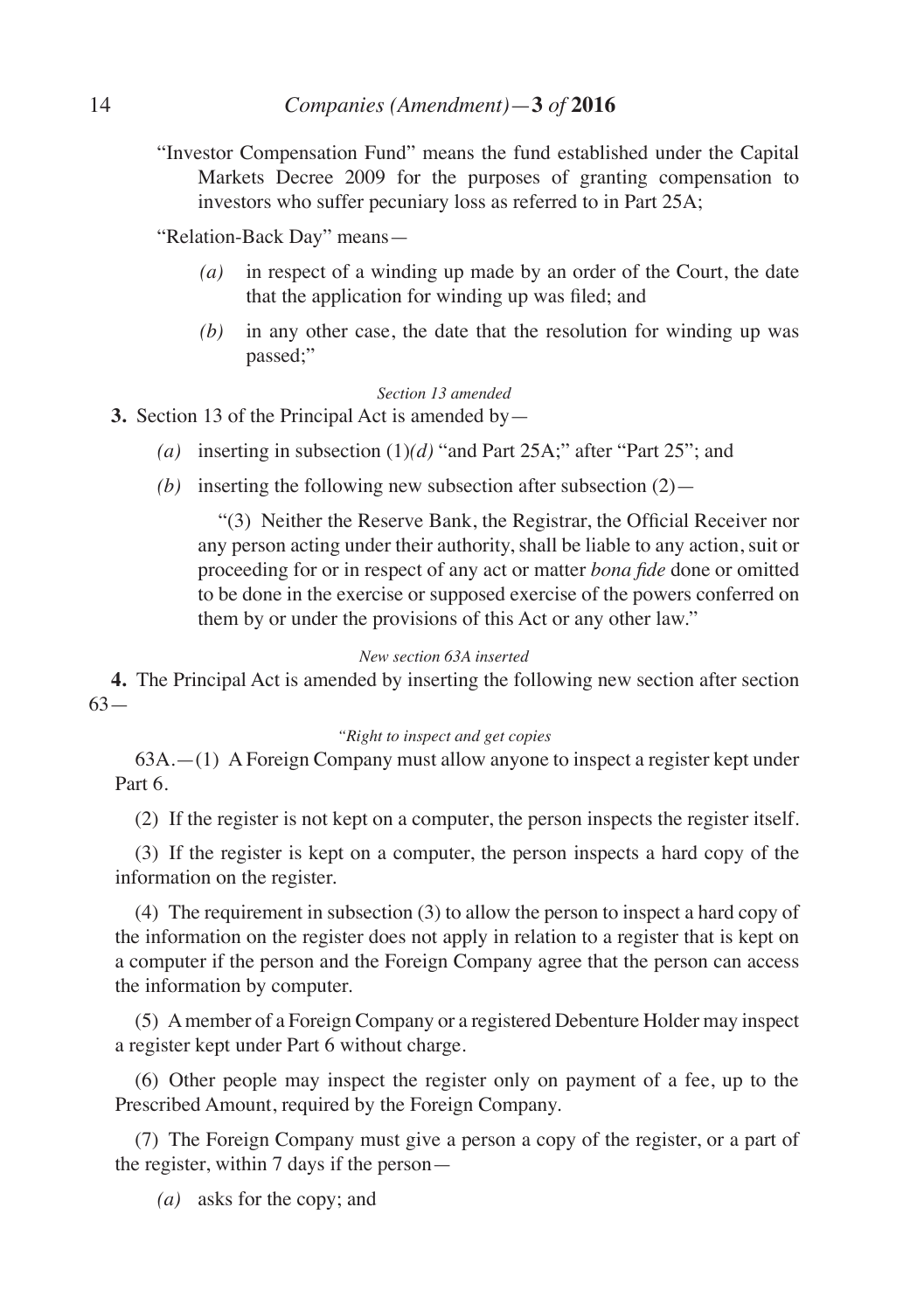*(b)* pays any fee, up to the Prescribed Amount, required by the Foreign Company.

(8) The Registrar may allow a longer period to comply with the request.

(9) If the register is kept on a computer and the person asks for the data on a computer disk, the Foreign Company must give the data to the person on a computer disk.

(10) The data must be readable but the computer disk need not be formatted for the person's preferred operating system.

(11) The Foreign Company is not required under subsection  $(1)$ ,  $(2)$ ,  $(3)$  or  $(5)$  to allow a person to see, or to give a person a copy of the register that contains, share certificate numbers.

(12) The Registrar may grant a Foreign Company an exemption from complying with subsection  $(1)$ ,  $(2)$ ,  $(3)$  or  $(5)$  in relation to information in a register of Debenture Holders about Debentures that are not convertible into Shares on such conditions, if any, as the Registrar must determine in the Registrar's absolute discretion.

(13) On application by the Registrar, the Court may order a person who contravenes a condition of the exemption to comply with the condition."

## *Section 145 amended*

**5.** Section 145 of the Principal Act is amended by—

- (a) inserting in subsection  $(1)(c)$  "and" after ";";
- *(b)* deleting in subsection (1)*(d)*(iii) "; and" and substituting "."; and
- *(c)* deleting subsection (1)*(e)*.

## *Section 272 amended*

**6.** Section 272 of the Principal Act is amended by—

- *(a)* inserting "Dealer," after "business as a Broker,"; and
- *(b)* inserting ", Dealer" after "representative of a Broker".

## *New section 280A and Part 25A inserted*

**7.** The Principal Act is amended by inserting the following new section and part after section 280—

#### *"Levies*

 $280A$ . $-(1)$  In the case of every purchase and sale of Securities recorded on a Securities Exchange or notified to it under its rules, the purchaser and the seller are each liable to pay to the Reserve Bank a levy at such rate as may be specified by order of the Minister to be published in the Gazette as a percentage of the consideration for such purchase and sale; and different rates may be specified in respect of different classes of Securities.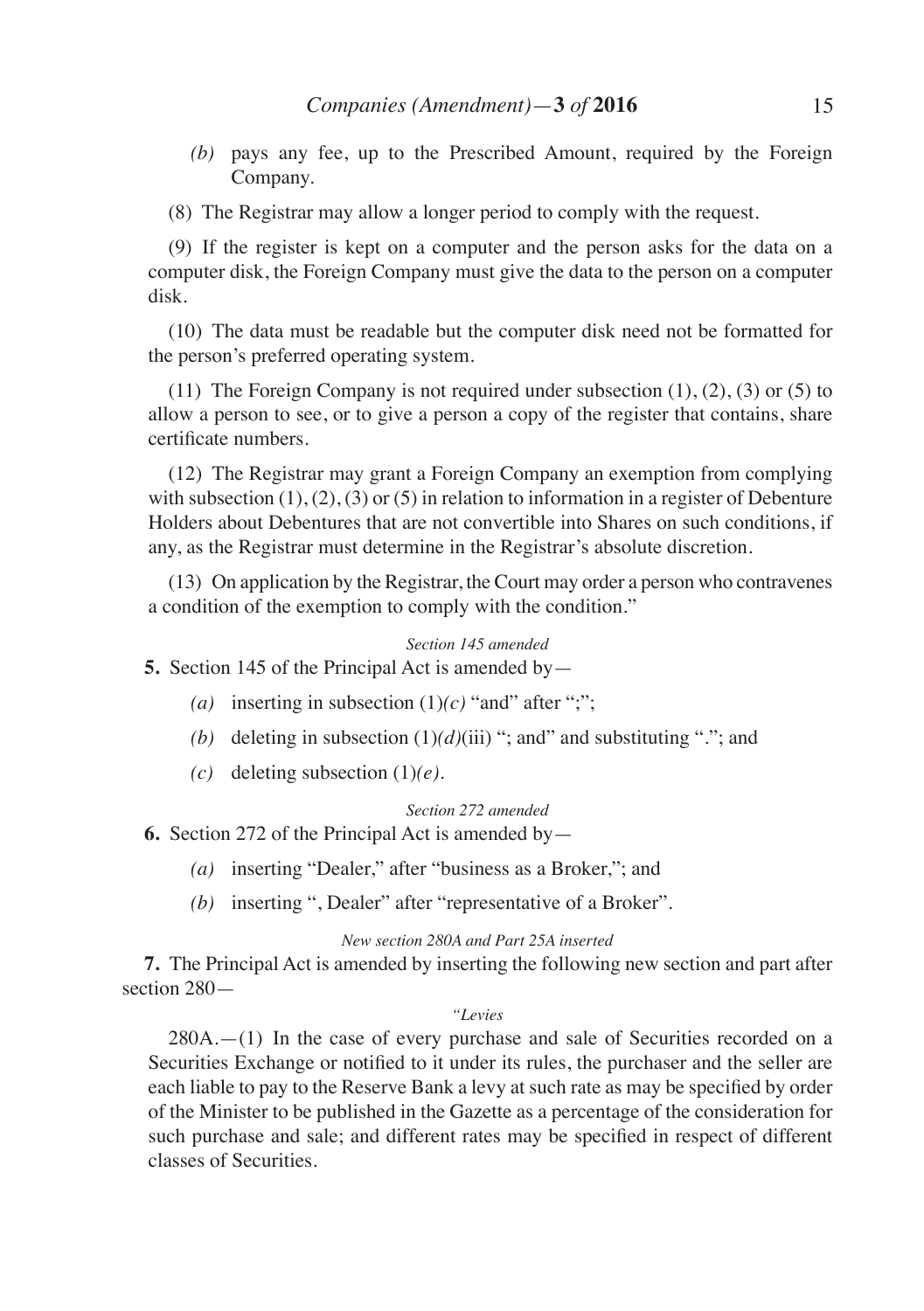(2) The Securities Exchange must collect and account to the Reserve Bank for the levy referred to in subsection (1).

(3) The amount of any levy payable under this section is recoverable as a civil debt due to the Reserve Bank.

(4) The Minister may make rules providing for—

- *(a)* the payment of the levies under this section; and
- *(b)* the keeping, examination and audit of the accounts of a Securities Exchange relating to the collection of such levies.

(5) For the purposes of subsection (1), the rate of percentage that applied under the Capital Markets Decree 2009 immediately before the commencement date is taken to be the rate of percentage that applies from the commencement date unless specified by order of the Minister published in the Gazette.

# PART 25A—INVESTOR COMPENSATION FUND

# *Investor Compensation Fund*

280B.—(1) The Investor Compensation Fund established under the Capital Markets Decree 2009 continues for the purposes of granting compensation to investors who suffer pecuniary loss resulting from the failure of a holder of a Securities Industry Licence to meet its contractual obligations.

(2) The Investor Compensation Fund comprises—

- *(a)* such money as is required to be paid into the Investor Compensation Fund by a holder of a Securities Industry Licence;
- *(b)* such sums of money as are paid in respect of an order of the Court in respect of a contravention of Part 42 or Division 3 of Part 43;
- *(c)* such sums of money as accrue from interest and profits from money placed in the Investor Compensation Fund;
- *(d)* such sums of money recovered by or on behalf of the Reserve Bank from entities whose failure to meet their obligations to investors result in payments from the Investor Compensation Fund; and
- *(e)* such sums of money as are received for the purposes of the Investor Compensation Fund from any other source approved by the Minister.

(3) Money which has accumulated in the Investor Compensation Fund may be invested by the Reserve Bank in such manner as may be determined by the Reserve Bank."

*Section 284 amended*

- **8.** Section 284 of the Principal Act is amended by—
	- *(a)* inserting "—(1)" before "Every"; and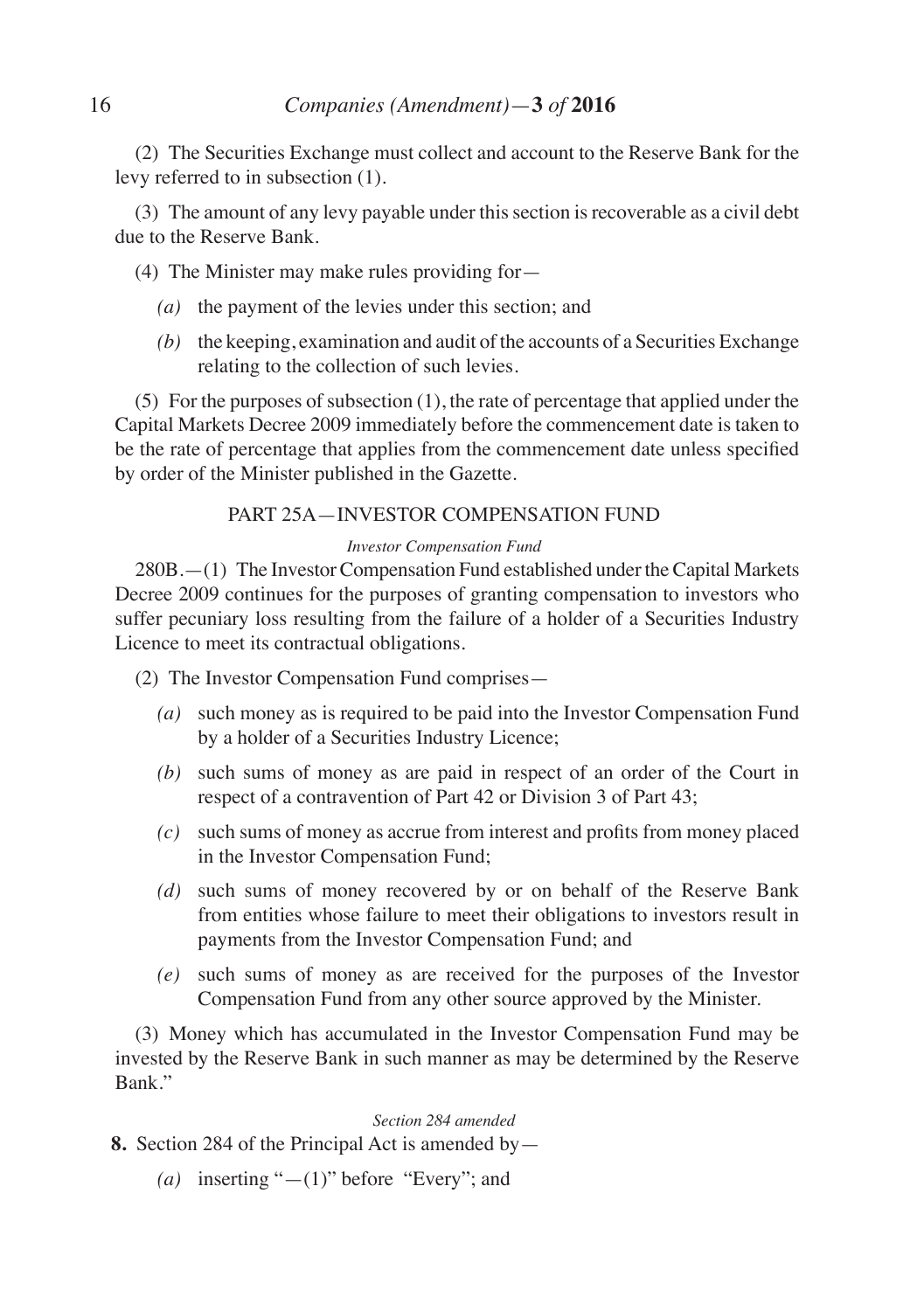*(b)* inserting the following new subsection after subsection  $(1)$ —

 "(2) The Reserve Bank may grant an exemption from a requirement of subsection (1) on a case by case basis as it thinks fit."

*Section 286 amended*

**9.** Section 286 of the Principal Act is amended by—

- *(a)* inserting "—(1)" before "Every"; and
- *(b)* inserting the following new subsection after subsection  $(1)$ —

 "(2) The Reserve Bank may grant an exemption from a requirement of subsection (1) on a case by case basis as it thinks fit."

## *Section 287 amended*

**10.** Section 287 of the Principal Act is amended by—

- *(a)* deleting the heading and substituting *"Validity of Prospectus or Offer Document"*; and
- *(b)* deleting "only" and substituting "valid for the length of time specified by the Reserve Bank in the certificate given under section 290(4), but if no length of time is specified, is".

#### *Section 290 amended*

**11.** Section 290(4) of the Principal Act is amended by inserting "or Offer Document" before "has been".

## *Section 292 amended*

**12.** Section 292 of the Principal Act is amended by—

- *(a)* deleting "A" and substituting "—(1) Subject to subsection (2), a"; and
- *(b)* inserting the following new subsection after subsection  $(1)$ —

 "(2) Supplementary information may be annexed to a Registered Prospectus or Registered Offer Document if the document containing the supplementary information is approved by the Reserve Bank, on such conditions as the Reserve Bank considers necessary."

## *Section 371 amended*

**13.** Section 371(1) of the Principal Act is amended by deleting "or within a period extended by the Registrar,".

## *Section 388 amended*

**14.** Section 388 of the Principal Act is amended by inserting the following new subsection after subsection (2)—

"(2A) A Medium Private Company must prepare Financial Statements if it is directed to do so by Members with at least 10% of the votes under section 389."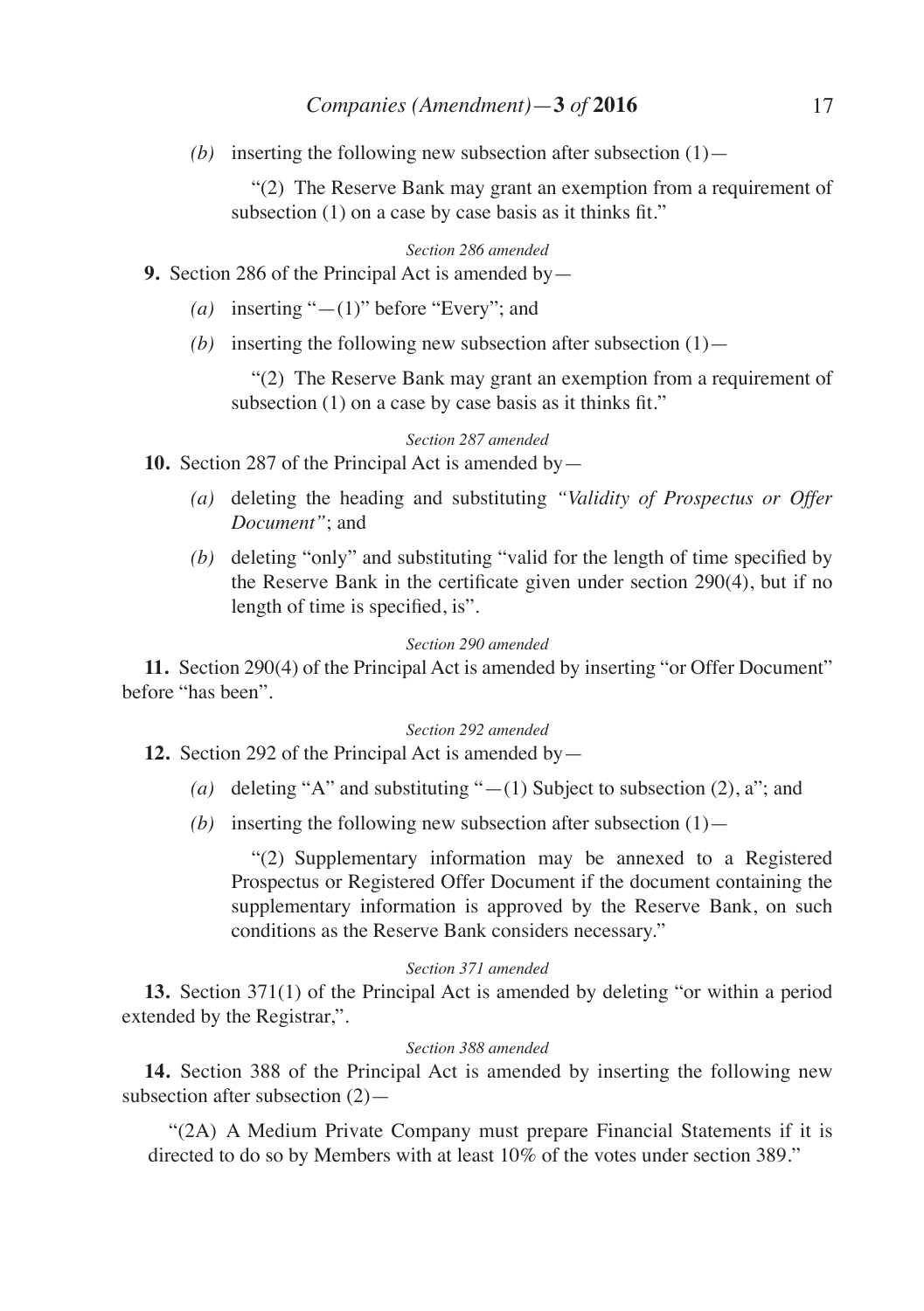#### *Section 389 amended*

- **15.** Section 389 of the Principal Act is amended by—
	- *(a)* inserting in the heading "Medium Private Company or" before "Small";
	- *(b)* renumbering subsection "(1)" as " $(1A)$ " and inserting the following new subsection before subsection (1A)—

 "(1) Members with at least 10% of the votes in a Medium Private Company may give the Company a direction to—

- *(a)* prepare Financial Statements for a Financial Year; and
- *(b)* send them to all Members.";
- *(c)* deleting in subsection (2) "The direction" and substituting "A direction under subsection (1) or (1A)"; and
- *(d)* deleting in subsection (3) "The direction" and substituting "A direction under subsection (1) or (1A)".

#### *Section 391 amended*

**16.** Section 391(2) of the Principal Act is amended by deleting "correct" and substituting "fair".

## *Section 393 amended*

**17.** Section 393(2) of the Principal Act is amended by inserting "Medium Private Company or a" before "Small".

## *Section 400 amended*

**18.** Section 400(4) of the Principal Act is amended by inserting "Medium Private Company or a" before "Small".

## *Section 403 amended*

**19.** Section 403 of the Principal Act is amended by—

- *(a)* inserting in subsection (1) "or Proforma Financial Statements" before "with":
- *(b)* renumbering subsection "(2)" as "(2A)" and inserting the following new subsection before subsection (2A)—

 "(2) Subsection (1) does not apply to a Medium Private Company that prepares Financial Statements and a Directors' Report in response to a Member's direction under section 389."; and

*(c)* inserting in subsection (3) "or Proforma Financial Statement" after "Report".

## *Section 420 amended*

**20.** Section 420 in the Principal Act is amended by—

*(a)* renumbering section "420" as "420A"; and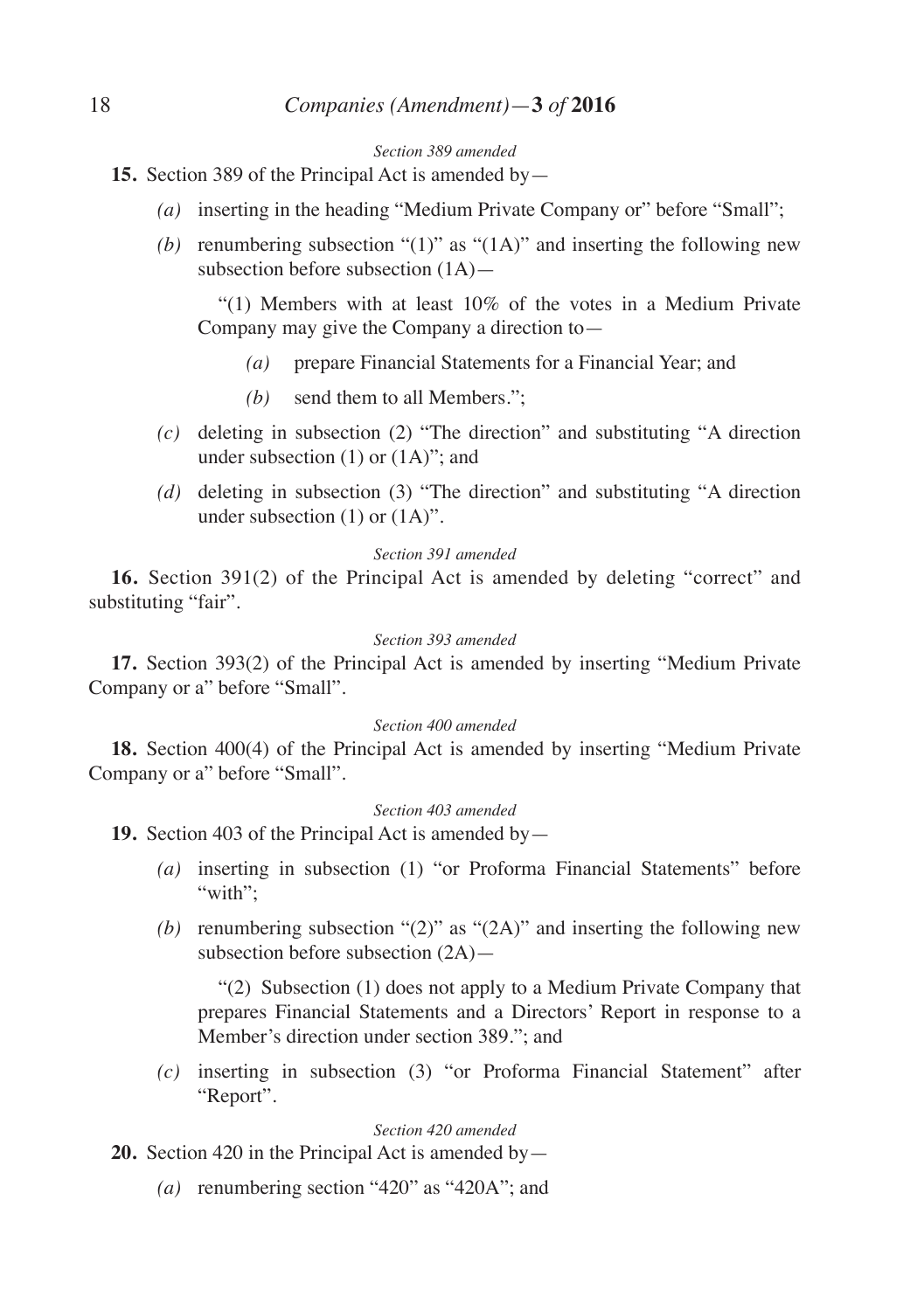*(b)* inserting the following new section before section 420A—

## *"Appointment of auditors*

 $420$ .—(1) Subject to subsection (2), an Auditor or Auditors, a firm or firms, or an Auditor or Auditors and a firm or firms may be appointed as the auditor or auditors of a Company or Managed Investment Scheme.

 (2) A firm may only be appointed as an auditor of a Company or a Managed Investment Scheme if—

- *(a)* at least one member of the firm is registered as an Auditor under this Act;
- *(b)* a member of the firm, who is registered as an Auditor under this Act, is nominated to sign all documents lodged with the Registrar arising from the appointment as auditor of the Company or Managed Investment Scheme; and
- *(c)* details of the Auditor referred to in paragraph *(b)* are given to the Registrar in writing.

 (3) Any change to the details of the firm or the Auditor nominated under subsection (2) must be given to the Registrar within 14 days of the change."

## *Section 473 amended*

**21.** Section 473(2) of the Principal Act is amended by deleting "\$600" and substituting "\$6,000".

## *Section 505 amended*

**22.** The Principal Act is amended by deleting section 505 and substituting the following—

## *"Information as to pending liquidations*

505.—(1) If, where a Company is being wound up, the winding up is not concluded within one year after its commencement, the liquidator must, within 3 months from the end of the year beginning on the day on which the Company was wound up and each succeeding year, prepare a report which complies with subsection (2).

(2) The report referred to in subsection (1) must set out—

- *(a)* an account of the liquidator's acts and dealings and of the conduct of the winding up during the preceding year;
- *(b)* a description of the acts and dealings that remain to be carried out by the liquidator in order to complete the winding up; and
- *(c)* an estimate of when the winding up is likely to be completed.

(3) The liquidator must, no later than 7 days after the end of the 3 month period referred to in subsection (1), lodge the report with the Registrar."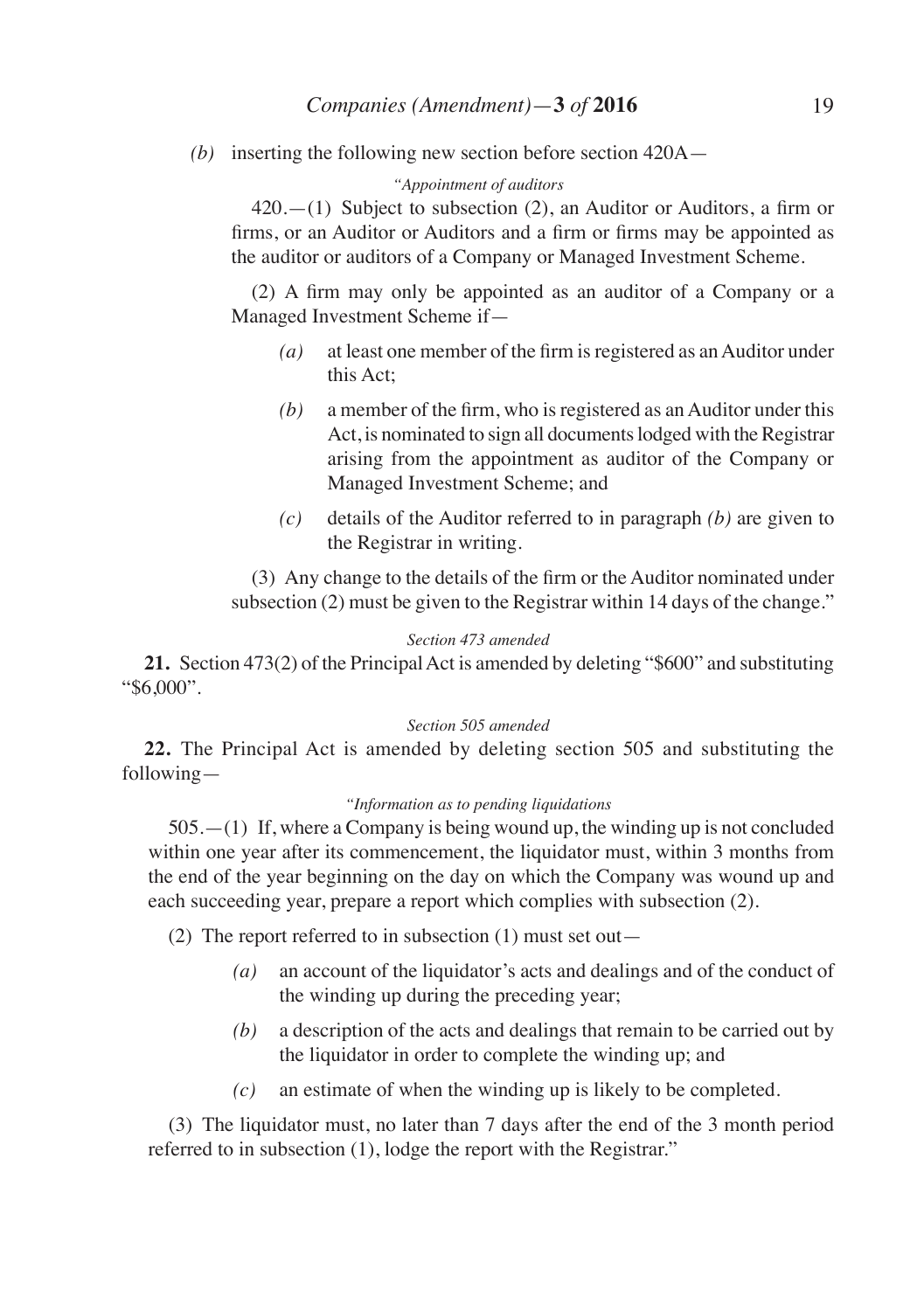# 20 *Companies (Amendment)*—**3** *of* **2016**

## *Section 522 amended*

**23.** Section 522(1)*(c)* of the Principal Act is amended by deleting "on an application presented by the Official Receiver, unless it is satisfied that the liquidator or provisional liquidator of the Foreign Company in the country or territory where winding up proceedings have been commenced in respect of it has, in the manner prescribed by regulations made under this Act, required the Official Receiver to present the application" and substituting "in relation to an application for the winding up of a Foreign Company unless it is satisfied that the liquidator or provisional liquidator of the Foreign Company has requested, in writing, that an application be made to the Court for the winding up of the Foreign Company".

#### *Section 712 amended*

**24.** Section 712 of the Principal Act is amended by inserting the following new subsection after subsection (2)—

"(3) For the purposes of this Act, a person must Lodge a document in the form and manner prescribed by regulations."

#### *New section 714A inserted*

**25.** The Principal Act is amended by inserting the following new section after section 714—

## *"Correction of instrument issued in error*

714A.—(1) If it appears to the Registrar or the Reserve Bank that any certificate of registration, licence or other instrument has been issued in error, or that any entry or endorsement has been made in error on any such instrument, or that any such instrument, entry or endorsement has been fraudulently or wrongfully obtained, or that any such instrument is fraudulently or wrongfully retained, he or she may summon the person to whom such instrument has been so issued, or by whom it has been so obtained or is retained, to deliver up the same for the purpose of being cancelled or corrected as the case may require, and, in case such person refuses or neglects to comply with such summons or cannot be found, the Registrar or the Reserve Bank may apply to the Court to issue a summons for such person to appear before the Court and show cause why such instrument should not be delivered to be so cancelled or corrected, and, if such person when served with such summons neglects or refuses to attend before the Court at the time therein appointed, it shall be lawful for the Court to issue a warrant authorising and directing the person so summoned to be apprehended and brought before the Court for examination.

(2) Upon the appearance before the Court of any person summoned or brought up by virtue of a warrant issued under the provisions of subsection (1), the Court may examine such person upon oath and may order such person to deliver up such certificate of registration, licence or other instrument, and, upon refusal or neglect by such person to deliver up the same pursuant to such order, the Court may direct the Registrar or the Reserve Bank to cancel or correct any such instrument or any entry or memorial in the register or of any endorsement relating to the person, and to substitute and issue such other instrument or make such entry or endorsement as the circumstances of the case may require, and the Registrar or Reserve Bank must give effect to such order."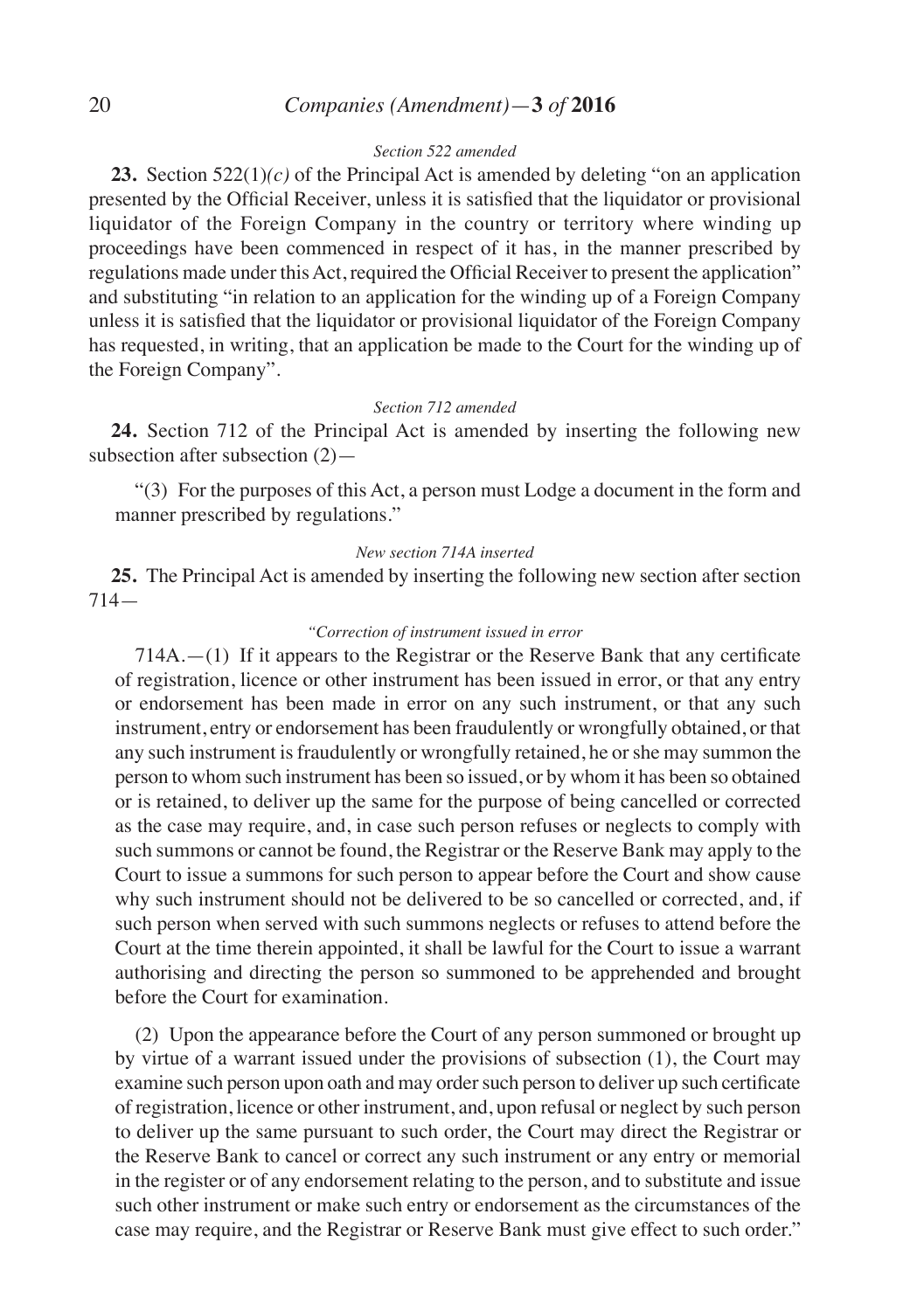*Section 730 amended*

**26.** Section 730 of the Principal Act is amended by—

- *(a)* inserting "—(1)" before "The"; and
- *(b)* inserting the following new subsection after subsection  $(1)$ —

 "(2) If a person is a Director or secretary of an Existing Company immediately before the commencement date and that person is not entitled to be appointed as a Director or secretary under section 93, the person may—

- *(a)* continue to act as a Director or secretary of the Company for up to 3 months after the commencement date; and
- *(b)* must resign within 3 months after the commencement date."

#### *Section 742 amended*

- **27.** Section 742 of the Principal Act is amended by—
	- *(a)* deleting in subsection (2) "notwithstanding the repeal of the Repealed Act." and substituting "notwithstanding the repeal of the Repealed Act and must pay—
		- *(a)* if there is an equivalent requirement under this Act, the applicable fee (if any) prescribed by this Act; or
		- *(b)* if there is no equivalent requirement under this Act, the applicable fee (if any) prescribed by the Repealed Act.";
	- *(b)* inserting the following new subsections after subsection  $(2)$ —

 "(2A) Where a Company or Foreign Company fails to comply with a requirement of the Repealed Act within the time period prescribed by the Repealed Act, the Company or Foreign Company must comply with that requirement notwithstanding the repeal of the Repealed Act and must pay the applicable late fee prescribed by this Act and—

- *(a)* if there is an equivalent requirement under this Act, the applicable fee (if any) prescribed by this Act; or
- *(b)* if there is no equivalent requirement under this Act, the applicable fee (if any) prescribed by the Repealed Act.

 (2B) Where a Company or Foreign Company fails to comply with a requirement of the Repealed Act within one year of the commencement date, the Registrar may deregister the Company or strike off the Foreign Company's name from the register of Foreign Companies.

 (2C) If the Registrar decides to deregister a Company or strike off a Foreign Company under this section, it must give notice of the proposed deregistration or striking off—

*(a)* to the Company or Foreign Company;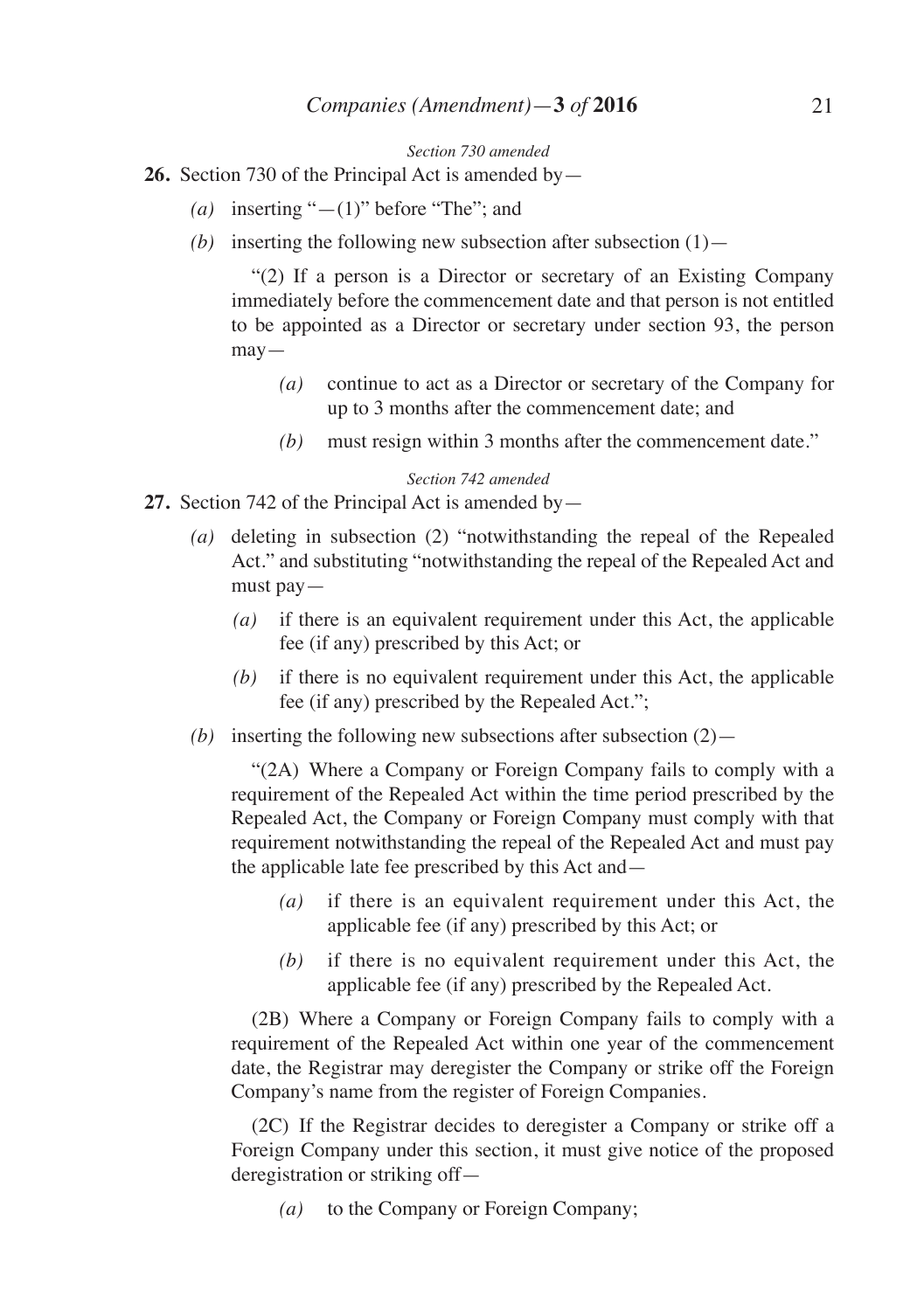# 22 *Companies (Amendment)*—**3** *of* **2016**

- *(b)* to the Company or Foreign Company's directors;
- *(c)* on the register of Companies or Foreign Companies maintained by the Registrar; and
- *(d)* in the Gazette.

 (2D) When 2 months have passed since the Gazette notice and the Company or Foreign Company has not remedied the non-compliance which is the basis upon which the notice was issued, the Registrar may deregister the Company or strike off the Foreign Company's name from the register of Foreign Companies.

 (2E) The Registrar must give notice of the deregistration or striking off to everyone who was notified of the proposed deregistration under subsection  $(2C)(a)$  or  $(b)$ .";

- *(c)* inserting in subsection (4) ", individual or Firm" after "person" wherever it appears;
- *(d)* deleting in subsection (4) "notwithstanding the repeal of the Repealed Act." and substituting "notwithstanding the repeal of the Repealed Act and must pay—
	- *(a)* if there is an equivalent requirement under this Act, the applicable fee (if any) prescribed by this Act; or
	- *(b)* if there is no equivalent requirement under this Act, the applicable fee (if any) prescribed by the Repealed Act."; and
- *(e)* inserting the following new subsection after subsection (4)—

 "(4A) Where a relevant person, individual or Firm fails to comply with a requirement of the Repealed Act within the time period prescribed by the Repealed Act, the relevant person, individual or Firm must comply with that requirement notwithstanding the repeal of the Repealed Act and must pay the applicable late fee prescribed by this Act and—

- *(a)* if there is an equivalent requirement under this Act, the applicable fee (if any) prescribed by this Act; or
- *(b)* if there is no equivalent requirement under this Act, the applicable fee (if any) prescribed by the Repealed Act."

## *Section 743 amended*

**28.** Section 743 of the Principal Act is amended by inserting the following new subsection after subsection (2)—

"(3) A unit trust established under the Unit Trusts Act (Cap. 228) immediately before the commencement date is taken to have complied with the provisions of this Act in relation to Managed Investment Schemes until 6 months after the commencement date."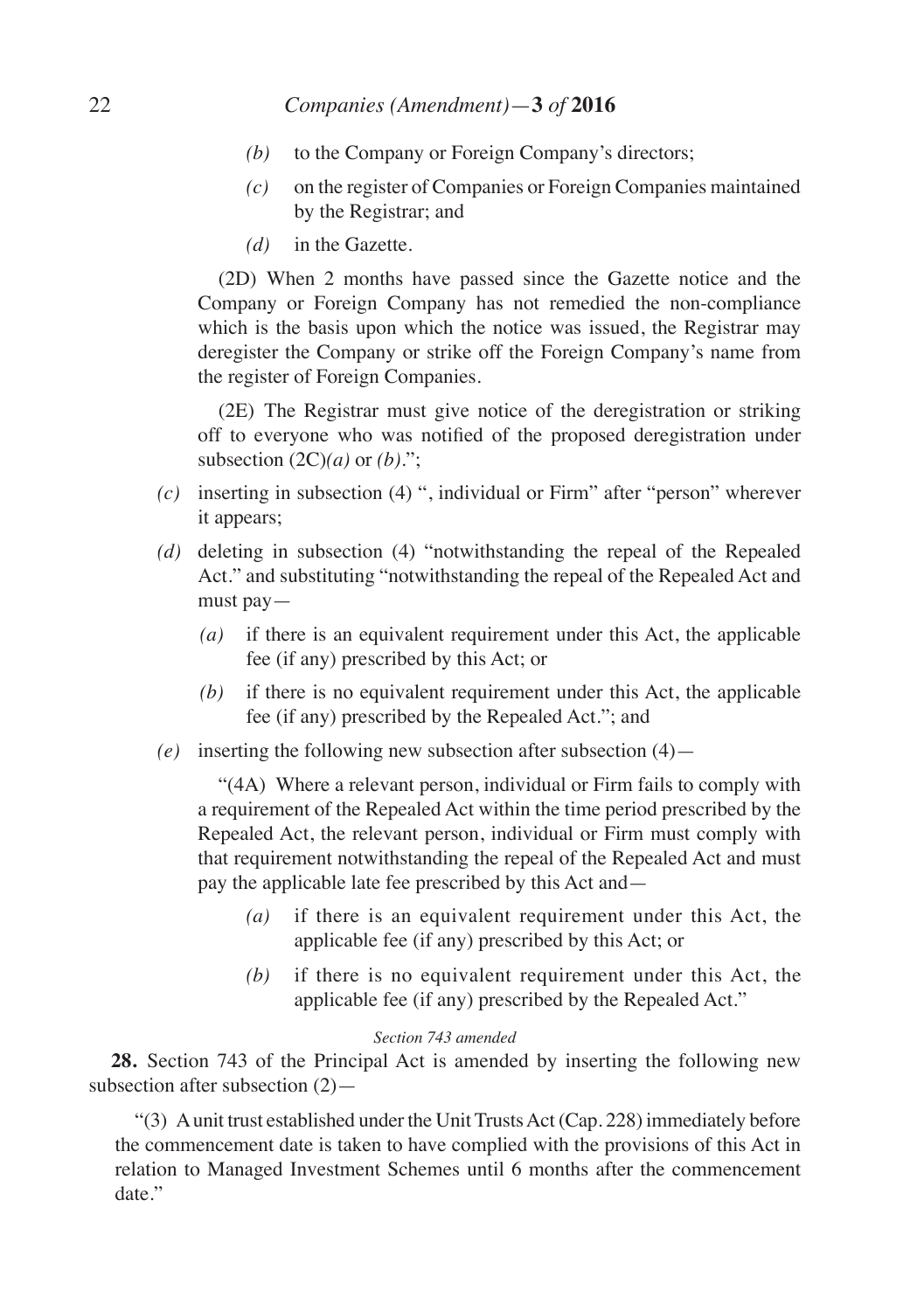# *Companies (Amendment)*—**3** *of* **2016** 23

#### *Section 747 amended*

**29.** Section 747 of the Principal Act is amended by inserting the following new subsection after subsection (3)—

"(4) An application for a licence, registration or approval lodged under a Repealed Act prior to the commencement date is taken to be an application in relation to the same matter for an equivalent licence, registration or approval under this Act."

#### *Section 751 amended*

**30.** Section 751 of the Principal Act is amended by—

- *(a)* inserting "—(1)" before "If"; and
- (*b*) inserting the following new subsections after subsection  $(1)$ —

 "(2) If, after the commencement date, the Registrar or the Reserve Bank has in error charged fees or accepted forms that are not in accordance with this Act or the regulations (whether pursuant to a Repealed Act or otherwise), the Registrar or the Reserve Bank, may summon the person who paid the fee or lodged the form to rectify the error by paying the fee prescribed by regulations or lodging the Prescribed Form.

(3) If the person summoned under subsection (2) rectifies the error within 21 days of being summoned, the date of lodgement of the Prescribed Form or the date of payment of the prescribed fee will be deemed to be the date that the incorrect form or fee was lodged or paid and any registration, certificate of registration, licence or other instrument issued by the Registrar or the Reserve Bank will preserve the date of the registration, certificate of registration, licence or other instrument that was issued in error.

 (4) If the person summoned under subsection (2) fails to rectify the error within 21 days of being summoned, any registration, certificate of registration, licence or other instrument that has been issued in error due to the acceptance of forms or fees that do not comply with the Act or regulations, will be revoked or cancelled and any registration, including the registration of a business name or a company under this Act will be deemed invalid.

 (5) If the registration of a company or business name is deemed invalid under subsection (4), the Registrar must deregister the company or business name."

#### *Schedule 3 amended*

**31.** Schedule 3 to the Principal Act is amended by—

*(a)* inserting "PART A—MINIMUM REQUIREMENTS FOR A PROSPECTUS OF A COMPANY" after the heading "MINIMUM CONTENT REQUIREMENTS FOR A PROSPECTUS";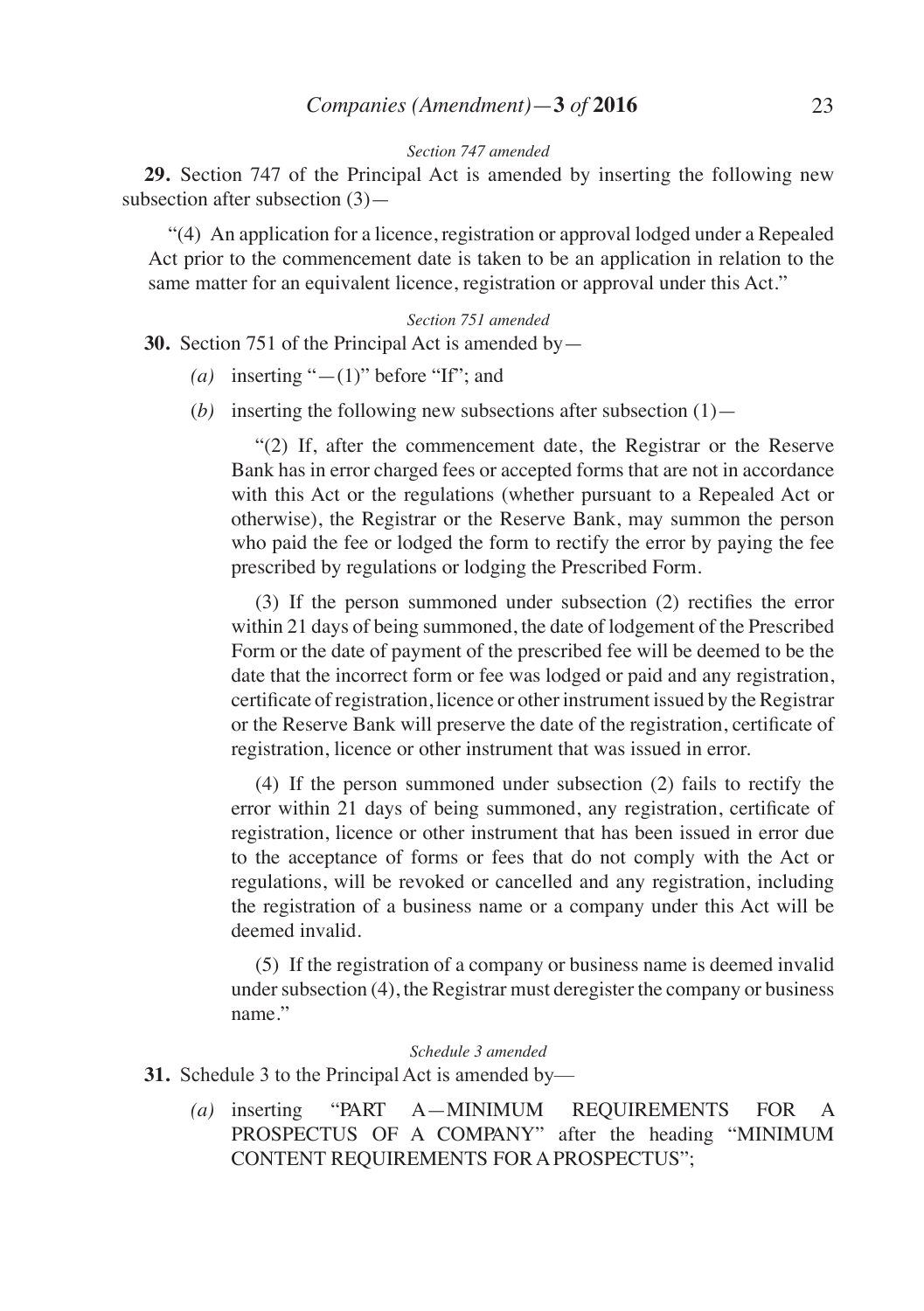- *(b)* in paragraph 1—
	- (i) deleting in subparagraph  $(1)(a)$  "and" after ";";
	- (ii) deleting in subparagraph  $(1)(b)$  "." and substituting "; and"; and
	- (iii) inserting the following new subparagraph after subparagraph (1)  $(b)$ —
		- "*(c)* a brief background and history of the company.";
- *(c)* in paragraph 2—
	- (i) deleting in subparagraph  $(1)(h)$  "and" and substituting ",";
	- (ii) inserting in subparagraph  $(1)(h)$  "and the timeframe for full utilisation of the proceeds" after "the proceeds";
	- (iii) inserting in subparagraph (4) "and the industry in which it operates" before "such"; and
	- (iv) inserting the following new subparagraph after subparagraph  $(4)$ —

 "(5) Explain the steps proposed by the company to mitigate or manage the risks identified.";

- *(d)* in paragraph 3—
	- (i) inserting in subparagraph *(a)* "occupation," after "age,";
	- (ii) deleting in subparagraph *(f)* "any Director" and substituting "a Director or a member of senior management meets the fit and proper requirements as determined by the Reserve Bank and";
	- (iii) deleting in subparagraph *(f)*(i) "a application" and substituting "an application"; and
	- (iv) deleting in subparagraph *(f)*(i) "was" after "laws";
- *(e)* in paragraph 4—
	- (i) inserting " $-(1)$ " before "State"; and
	- (ii) inserting the following new subparagraph after subparagraph  $(1)$ —

 "(2) An expert report that forms part of the Prospectus must be signed and dated by the expert.";

- *(f)* in paragraph 5—
	- (i) inserting in subparagraph  $(2)(c)$  "if available" after "reports;
	- (ii) deleting subparagraph (2)*(d)*;
	- (iii) deleting in subparagraph  $(2)(h)$  ", and whether employees are members of any unions and, if so, to name the unions";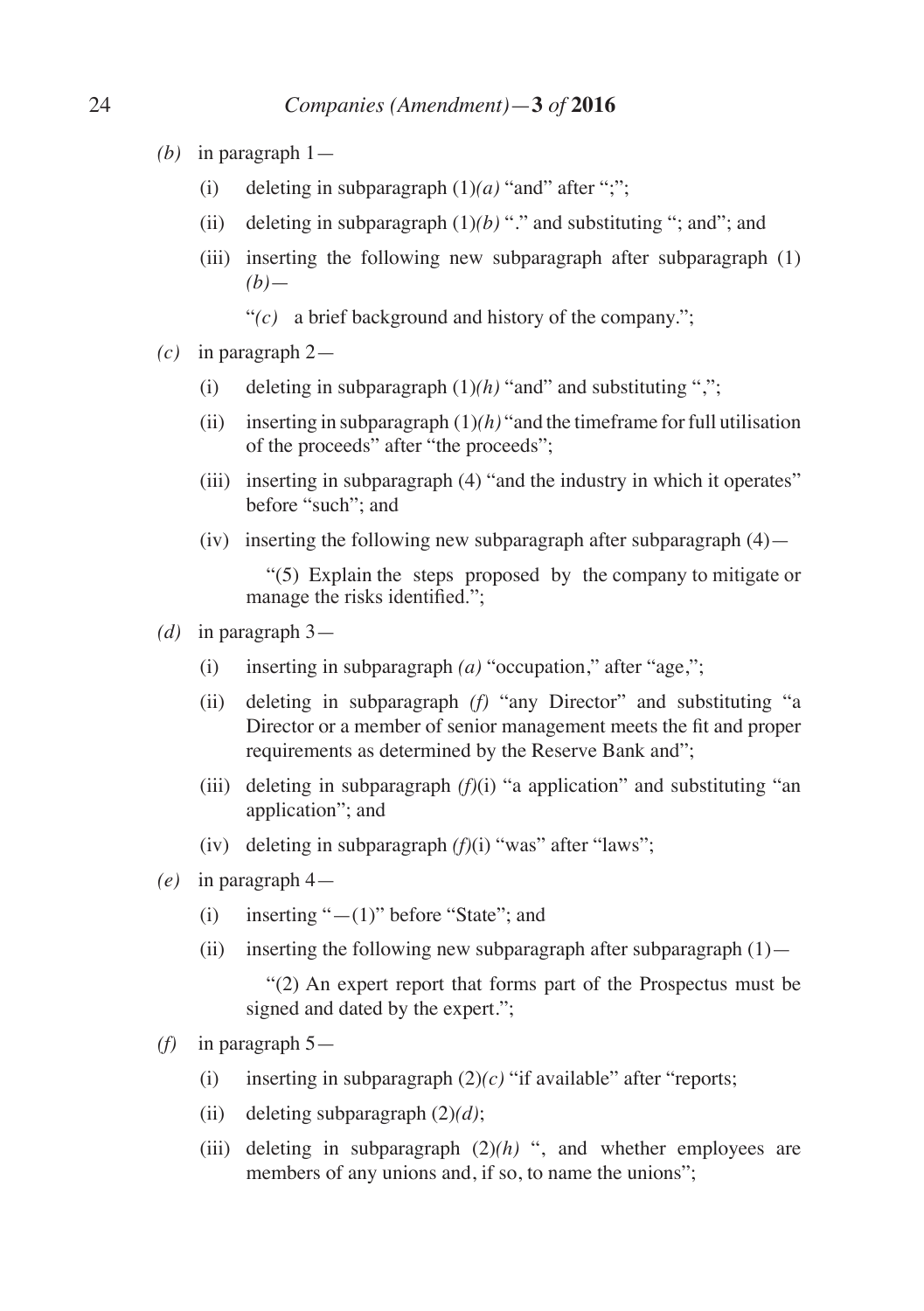- (iv) deleting in subparagraph  $(2)(i)$  "production/operating capacities" and";
- (v) deleting subparagraph (2)*(k)*;
- (vi) deleting in subparagraph (2)*(p)* "or proposed"; and
- (vii) renumbering subparagraphs  $(2)(e)$  to  $(t)$  as subparagraphs  $(2)(d)$  to *(r)* respectively;
- *(g)* in paragraph 6, deleting "Provide" and substituting "Where information is available, provide";
- *(h)* in paragraph 7—
	- (i) inserting in subparagraph (1) "the most recent 3 years of" after "Include";
	- (ii) deleting subparagraph (1)*(d)*;
	- (iii) renumbering subparagraphs  $(1)(e)$  to  $(g)$  as subparagraphs  $(1)(d)$ to *(f)* respectively;
	- (iv) deleting "less" in subparagraph (2) and substituting "more"; and
- *(i)* inserting the following new part after paragraph 10—

# "PART B—MINIMUM REQUIREMENTS OF A MANAGED INVESTMENT SCHEME

 11. Every Prospectus in relation to a Managed Investment Scheme must meet the minimum content requirements set out in the policy issued by the Reserve Bank from time to time."

### *Schedule 4 amended*

- **32.** Schedule 4 to the Principal Act is amended by—
	- *(a)* inserting "PART A—MINIMUM REQUIREMENTS FOR OFFER DOCUMENT OF A COMPANY" after the heading "MINIMUM CONTENT REQUIREMENTS FOR OFFER DOCUMENT";
	- *(b)* in paragraph 1—
		- (i) deleting in subparagraph *(a)* "and" after ";";
		- (ii) deleting in subparagraph *(b)* "." and substituting "; and"; and
		- (iii) inserting the following new subparagraph after subparagraph *(b)*—

"*(c)* a brief background and history of the company.";

- *(c)* in paragraph 2—
	- (i) deleting in subparagraph  $(1)(h)$  "and" and substituting ",";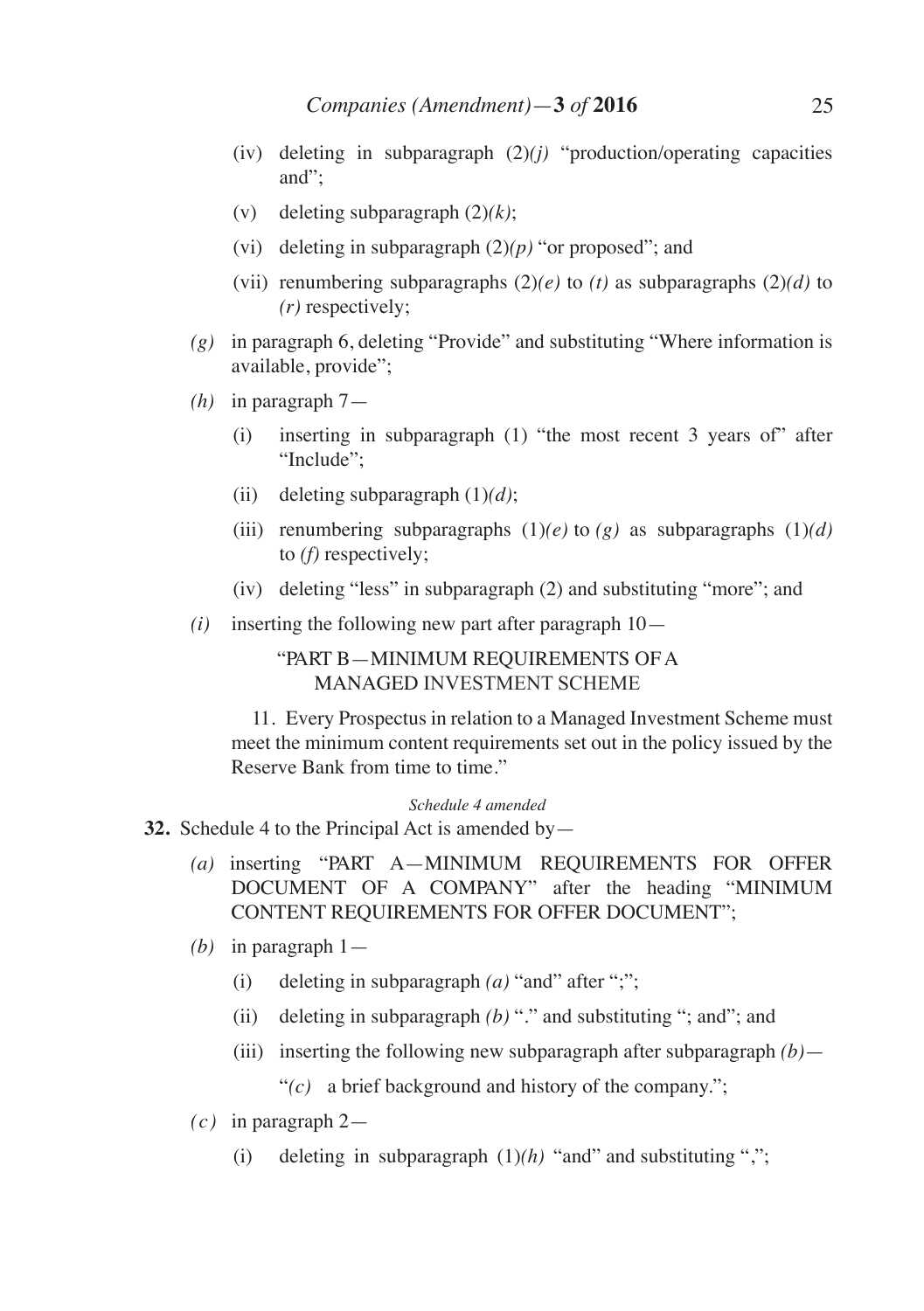# 26 *Companies (Amendment)*—**3** *of* **2016**

- (ii) inserting in subparagraph  $(1)(h)$  "and the timeframe for full utilisation of the proceeds" after "the proceeds";
- (iii) inserting in subparagraph (4) "and the industry in which it operates" before "such"; and
- (iv) inserting the following new subparagraph after subparagraph  $(4)$ —

 "(5) Explain the steps proposed by the company to mitigate or manage the risks identified.":

- *(d)* in paragraph 3—
	- (i) inserting in subparagraph *(a)* "occupation," after "age,";
	- (ii) deleting in subparagraph *(c)* "and";
	- (iii) deleting in subparagraph *(d)* "." and substituting "; and";
	- (iv) inserting the following new subparagraph after subparagraph *(d)*
		- "*(e)* whether or not a Director or a member of senior management meets the fit and proper requirements as determined by the Reserve Bank and, is or has been—
			- (i) involved in an application under any bankruptcy or Insolvency laws filed and not struck out against such person or any partnership in which he or she was a partner or any Company of which he or she was a Director;
			- (ii) convicted in a criminal proceeding or is a named subject of a pending criminal proceeding; or
			- (iii) subject of any order, judgment or ruling of any Court of competent jurisdiction or the Reserve Bank temporarily enjoining him or her from acting as an Investment Adviser, Dealer, Director or employee of a Financial Institution and engaging in any type of business practice or activity.";
- *(e)* in paragraph 4—
	- (i) inserting " $-(1)$ " before "State"; and
	- (ii) inserting the following new subparagraph after subparagraph  $(1)$ —

 "(2) An expert report that forms part of the Offer Document must be signed and dated by the expert.";

- *(f)* in paragraph 5—
	- (i) deleting in subparagraph (1) "Include a" and substituting "Include the most recent 3 years of";